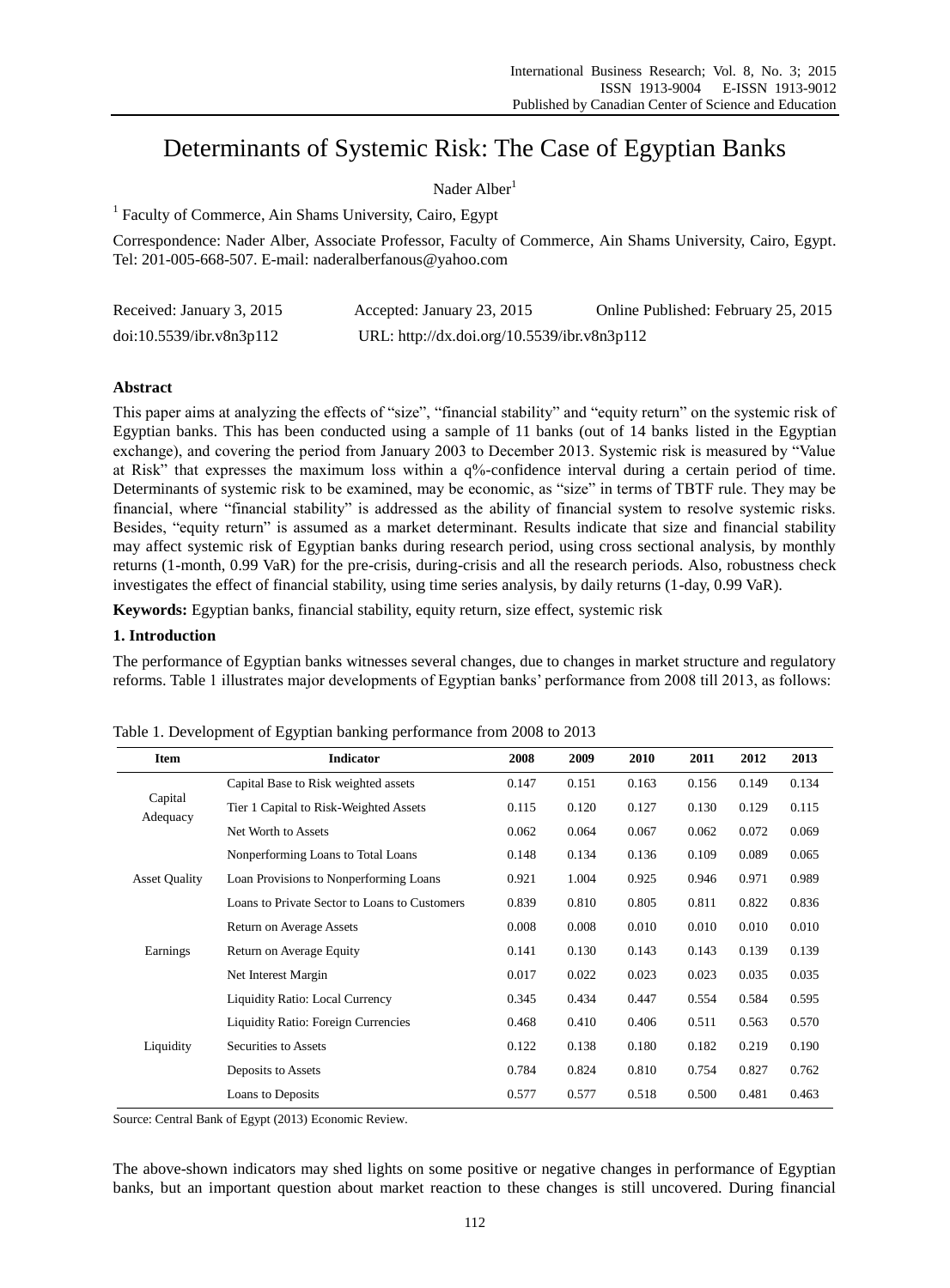crises, losses tend to spread across financial institutions, threatening the financial system as a whole, while CAMEL (Capital adequacy, Asset quality, Management, Earnings and Liquidity) indicators may tell another story.

The spreading of distress gives rise to systemic risk, spillovers across institutions can arise from direct contractual links and heightened counterparty credit risk, or can occur indirectly through price effects and liquidity spirals. As a result of both, measured co-movement of institutions' assets and liabilities tends to rise above and beyond levels purely justified by fundamentals. Systemic risk measures capture the potential for the spreading of financial distress across institutions by gauging this increase in tail co-movement. (Adrian & Brunnermeier, 2011, p. 1).

There is an extended and growing literature concerning the measurement of the systemic risk by using CDS data (available only for a few banks listed in developed countries). This type of estimation well reflects the default dependence among institutions, and it can capture the credit risk. (Lucas et al., 2011; Ang & Longstaff, 2013).

Literature concerning with systemic risk can be divided into two categories: the "network analysis approach" and the "micro evidence approach". The first investigates and evaluates the extent to which the failure of an institution threatens the viability of its creditors (by analyzing the joint distribution of losses by all market players), while the second concerns with the effects of bank - specific variables on systemic risk.

Dragan et al. (2013) addresses that one of the most feared events in banking is the alarm of systemic risk. It can be likened to fire alarm. But unlike fire, systemic risk is not clearly defined. Moreover, unlike the firefighters who often are able to turn off the fire, bank regulators have been accused of the contribution that they had in amplifying systemic risk. Systemic risk precise meaning is ambiguous; it means different things to different people.

Bartholomew & Whalen (1995) defines systemic risk as "an event that has an effect on the entire banking, financial and economic system, rather than just one or a few institutions". Besides, Kaufman (1995) believes that systemic risk is "the risk of chain reactions that cause collapse of interconnected institutions". Borri et al. (2014) defines systemic risk, as the risk of a collapse of the entire financial system, typically triggered by the default of one, or more, interconnected financial institutions.

Adrian & Brunnermeier (2011) proposes CoVar, as a measure for systemic risk, that denotes the value at risk (VaR) of the financial system conditional on institutions being in distress, where an institution's contribution to systemic risk is the difference between CoVaR conditional on the institution being in distress and CoVaR in the median state of the institution, while traditional risk measures focus on the risk of individual institutions. ΔCoVaR focuses on the contribution of each institution to overall system risk. The authors add (Co) to the risk measure (VaR) to stand for conditional, contagion, or co-movement.

This paper attempts to propose a framework for assessing the systemic risk of Egyptian banks. This framework elaborates economic, financial and market aspects, as three main determinants of the systemic risk. Systemic risk is measured by VaR, bank size is used as an economic determinant, and financial stability is addressed as a financial one. Besides, equity return is used as a market determinant.

In brief, this study tries to answer these three main questions:

- Does "bank size" affect its systemic risk? By other words: Is systemic risk of big banks better (lower) than that of small banks, due to TBTF (To Big To Fall) rule?
- Does bank "financial stability" affect its systemic risk? By other words: Is systemic risk of banks with high financial stability, better (lower) than that of those with low one?
- Does bank "equity return" affect its systemic risk? By other words: Is systemic risk of banks with high equity return, better (lower) than that of those with low one?

The paper is arranged as follows: after this introduction, section 2 reviews research literature that has concerned with "systemic risk", "size effect" and "financial stability". Section 3 explains how to measure research variables and illustrates how to test the hypotheses. Section 4 is for empirical work, presenting results, discussing how these results answer research questions and providing a robustness check. Section 5 summarizes the paper and provides remarks about conclusions.

## **2. Literature Review**

This section tries to present some of previous work, which has been conducted in the field of "systemic risk", "size effect" and "financial stability".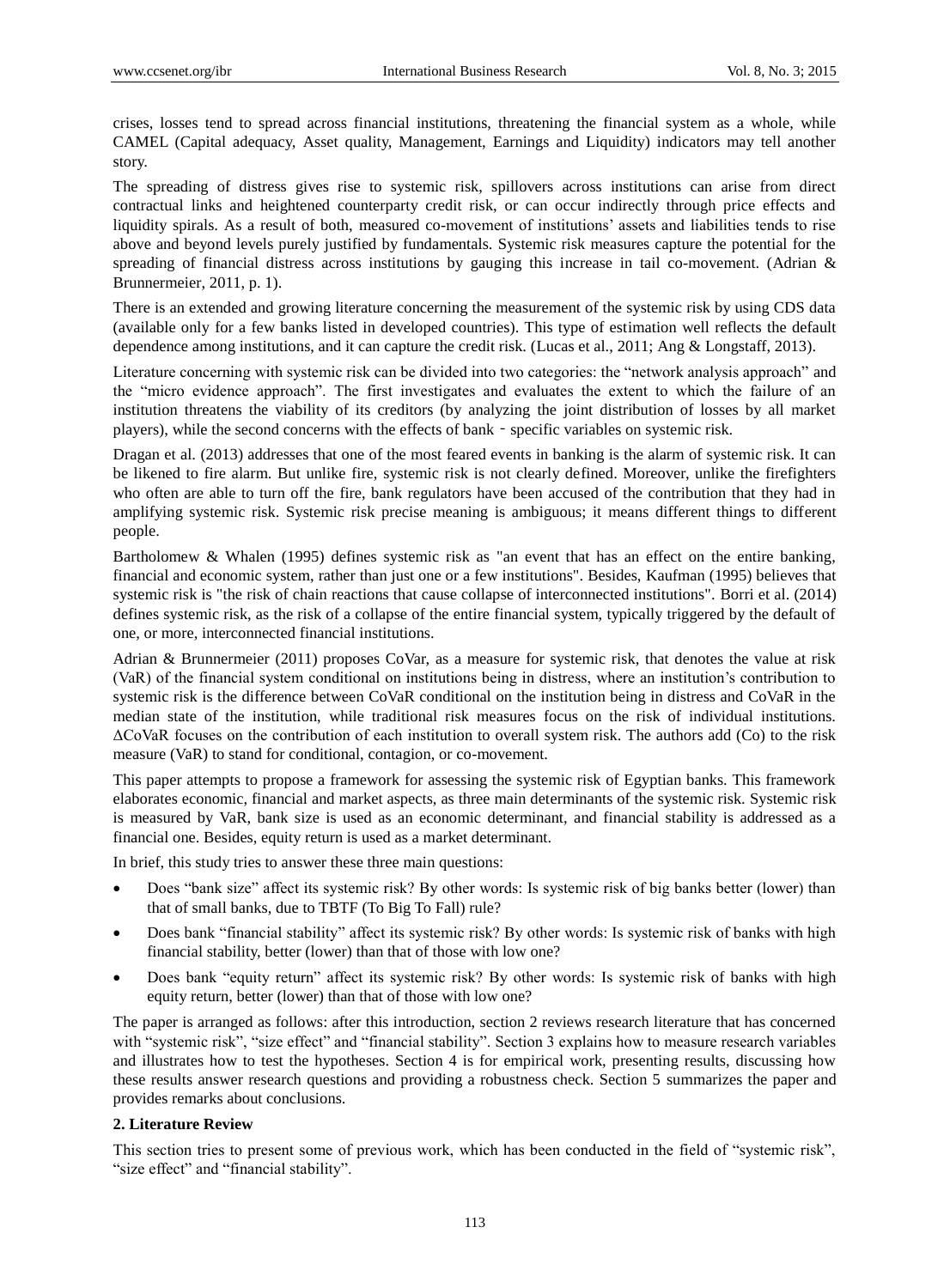Concerning with Systemic Risk, Lehar (2005) proposes a method to measure the systemic risk of North American, European and Japanese banks by using stock market information to estimate the joint dynamics of banks' asset portfolios and computes the expected shortfall of each bank in case of default. Huang et al. (2009) measures the systemic risk by the distress insurance premium using CDS data and time – varying correlations in stock returns across 12 major US banks during the sample period 2001-2008.

Segoviano & Goodhart (2009) investigates the individual firm's contribution to the potential distress of the system within a multivariate copula setting. It quantifies the probability of at least one extra failure given the failure in the system, to construct a banking stability index and estimate cross - border interbank dependence for tail events. De Jonghe (2010) generates a market – based measure of banks' systemic risk exposure by using Tail Beta that measures the probability of a sharp decline in a bank's stock price conditional on a crash in a banking index.

Acharya et al. (2010) proposes the Marginal Expected Shortfall (MES), to measure the contribution to systemic risk of US banks from 2007 to 2009. Martinez‐Jaramillo et al. (2010) applies the systemic risk network model to estimate the distribution of losses in order to perform stress tests and to investigate the effect that different levels of correlation have on the distribution of losses. This has been conducted using data from Mexican banks during the period from 2007 to 2009.

Markose et al. (2010) applies an agent - based modelling to a financial network by using CDS data of the top 25 US banks and use simulation results to devise an operational measure of systemic risk. Huang, Zhou, and Zhu (2010) develop a systemic risk indicator measured by the price of insurance against systemic financial distress, based on credit default swap (CDS) prices.

Adrian & Brunnermeier (2011) indicates that leverage, size, and maturity mismatch predict systemic risk contribution, as measures by the proposed measure ΔCoVaR. Following this methodology, Borri et al. (2014) estimates the systemic risk contribution of Italian - listed banks for the period from 2000 to2011. Findings show that size is the main predictor of a bank contribution to systemic risk. However, in the post‐Lehman period, leverage is also an important predictor of systemic risk.

Schaeck et al. (2013) decomposes the correlation of bank stock returns into a systemic risk and diversification activities components, as applied on the 200 largest BHCs in the U.S. using weekly returns. Results indicate that decomposition permits us to estimate the marginal gains from diversification, which turn out to be rapidly declining with bank size. Moreover, Laeven et al. (2014) estimates SRISK over the period from July 2007 to December 2008 and covers large banking firms from both the United States and Europe. Results shows that large banks, on average, create more individual and systemic risk than smaller banks. The risks of large banks are especially high when they have insufficient capital, unstable funding, engage more in market-based activities, or are organizationally complex.

Concerning with Size Effect, Carvallo & Kasman (2005) investigates the cost efficiency of a sample of 481 Latin American and Caribbean banks in 105 countries over the years from 1995 to 1999 using a stochastic frontier model (SFA). The authors use three inputs: loans, deposits, and other earning assets and three prices of factors of production: the price of labor, the price of purchased funds, and the price of physical capital. Results indicate that very small and very large banks are significantly more inefficient than large banks.

Sahut & Mili (2009) investigates the distress and subsequent merger decisions for 330 banks from the MENA region during the period 2000-2007. Empirical evidence indicates that monetary policy indicators do not really affect bank distress and shows that distressed state-owned banks and large-sized banks are less likely to be a target in a merger transaction. Berger & Bouwman (2011) shows that capital helps small banks to increase their probability of survival and market share at all times (during banking crises, market crises, and normal times). Besides, capital enhances the performance of medium and large banks primarily during banking crises.

Anis & Sami (2012) investigates the cost efficiency of 17 Tunisian universal banks over the period 1997-2006 and examines the influence of environmental variables on the bank cost efficiency. Using a parametric approach stochastic (SFA), results show that small and medium-sized banks are more efficient than large ones. Besides, Alber (2014) investigates the effect of "size" on the performance Egyptian banks. This has been conducted using a sample of 10 banks, and covering the period from the first quarter 2003 to the fourth quarter 2011. Results indicate that big banks have better performance (according to capital adequacy, asset quality and earning) than small ones.

Recently, Chaudron & de Haan (2014) analyzes the size of failures using 3 databases as applied on 4 banking crises in U.S., Japan. Norway and Turkey. Results show significant discrepancies among these databases and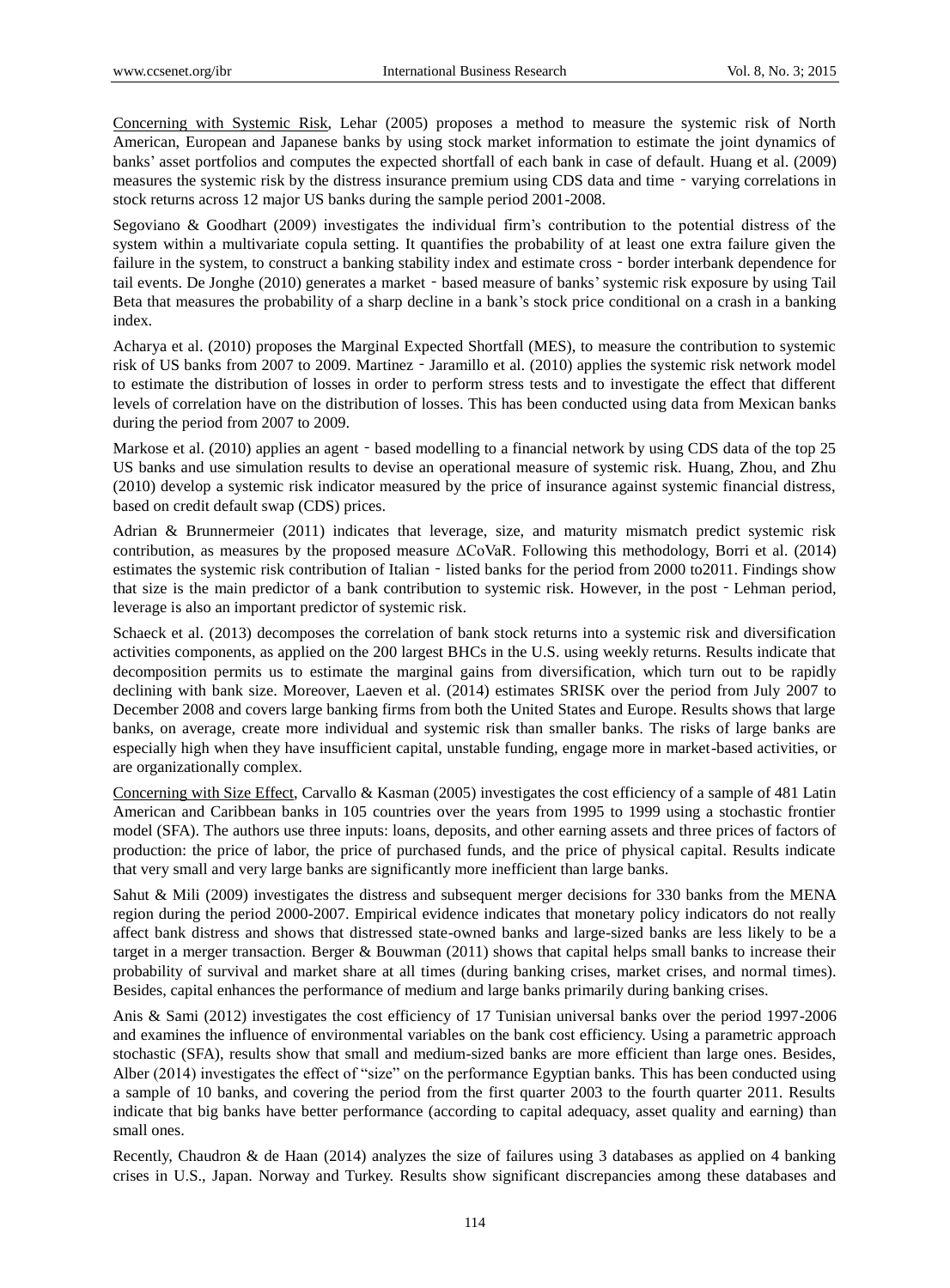indicate that Laeven-Valencia database seems to be the most accurate one in the dating of banking crises.

Regarding Financial Stability, many global, regional and governmental bodies are established for its promotion. The Financial Stability Board (FSB) is established to address financial system susceptibilities and to drive the development and implementation of strong regulatory, supervisory, and other policies which enhance financial stability. Also, the Financial Stability Forum (FSF) has been set up by the G-7 in the wake of the Asian crisis in 1999, with an expanded membership (drawn mainly from the G-20).

In US, the legislation Restoring American Financial Stability Act of 2010 focuses on how to promote the financial stability. The UK Financial Services Authority (FSA) requires stricter capital rules than those proposed by the Basel Committee on Banking Supervision (BCBS). The European Central Bank (ECB) is in charge of monitoring and assessment of financial stability. Presently, the Committee of European Banking Supervisors (CEBS) provides regular bank sector analysis, performs assessments on banking risks, to be reported to the European Union political institutions.

Schinasi (2004) lists the key principles for defining financial stability as a generic concept, embodying the varied aspects of the financial system. The author addresses that financial stability relates not only to the absence of financial distress but also to the capability of the financial system to limit, contain, and deal with such situations. Schinasi (2006) addresses "stability" as the ability of financial system to resolve systemic risks. He argues that financial system is stable if the system is capable to perform three key functions: 1) allocation of resources from savers to investors; 2) assessment, pricing, and allocation of financial risks; and 3) absorption of financial and economic shocks.

Amidu & Wolfe (2009) analyzes a panel dataset of 978 banks, during the period 2000-2007. Macro data is obtained from the World Development Indicator of the World Bank and International Financial Statistics database. They use H-statistic and the Lerner index as measures of the degree of competition in the banking sector, employ three stage least squares (3sls) estimation techniques, and investigate the significance of diversification in the competition-stability relationship. The core finding is that competition increases stability as diversification across and within both interest and non-interest income generating activities of banks increases.

Dobravolskas & Seiranov (2011) investigates the reasons of financial instability, during the 2007- 2008 crisis and studies the ways of rebuilding financial stability in the process of post-crisis regulatory reforms. Findings show that violation of stability is a result of deregulation processes in major financial markets since 1980s on the one hand, a result of inadequacy of national micro-prudential regulators on the other hand. The article studies how these targets are met in post-crisis regulatory reforms, in USA, the European Union and Lithuania.

Demirgüç-Kunt & Detragiache (2011) studies the effect of compliance with the Basel core principles for effective banking supervision on bank soundness. Using data for more than 3000 banks in 86 countries, the authors find that neither the overall index of compliance with the Basel core principles nor the individual components of the index are robustly associated with bank risk measured by Z-scores. This may cast doubt on the usefulness of the Basel core principles in ensuring bank soundness.

Shoenmaker & Wagner (2011) argues that cross-border banking brings about various benefits and costs for financial stability, as applied on the European banks. Results show that countries with large banks (UK and Germany) are well diversified, while New Member States (NMS) are highly dependent on a few west European banks and thus vulnerable to contagion effects. Besides, Wen & Yu (2013) elaborates the effects of bank stability on market concentration, financial deepening, bank income structure and international debt situation by using panel data for 18 emerging countries. Results supports that concentration affects financial stability in banking industry.

Regarding the current study, comparing with previous work, it's important to pinpoint some differences that may justify its importance, as follows:

- Papers concerning with size effect tend to investigate its effect in terms of bank efficiency, while the current paper analyzes this effect in terms of bank systemic risk.
- The most of previous work in the field of financial stability focuses on its determinants, while the current study investigates its effects.
- The current paper combines size effect, financial stability and equity return, shedding a light on their effects on systemic risk. It tries to develop a framework for its economic, financial and market determinants.

## **3. Data Description and Hypotheses Developing**

Regarding required data regarding bank systemic risk, size, financial stability and equity return. Systemic Risk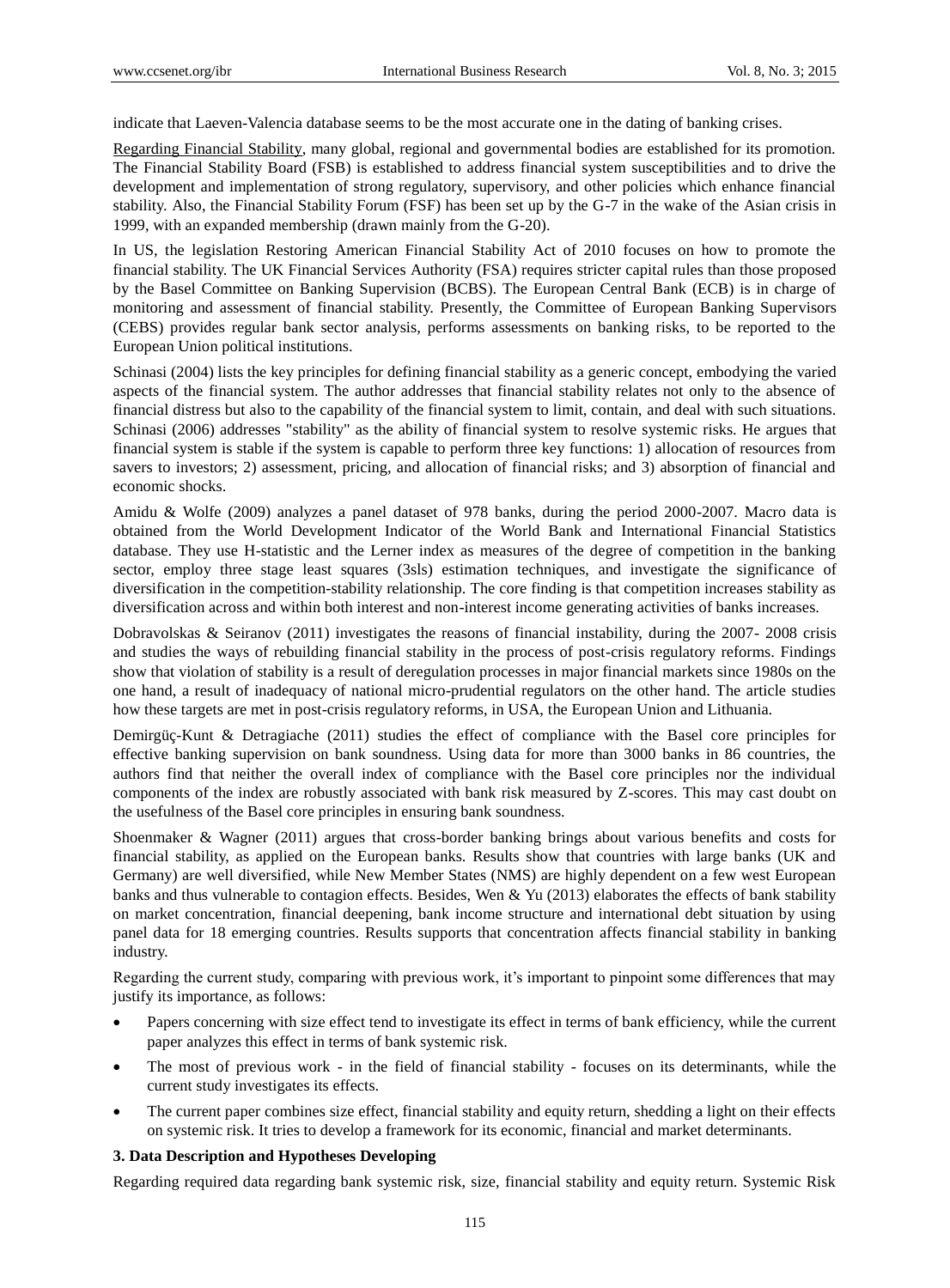(SR) is measured by VaR that indicates the maximum loss in stock price within 0.99 confidence interval, as follows:

$$
VaR = the maximum loss in stock price within 0.99 confidence interval \t(1)
$$

Bank size is measured by the square root of its assets (SA), the square root of its deposits (SD) and the square root of its loans (SL), as follows:

$$
SA = \sqrt{A} \tag{2}
$$

where A denotes the bank assets (in L.E. billion).

$$
SD = \sqrt{D} \tag{3}
$$

where D denotes the bank deposits (in L.E. billion).

$$
SL = \sqrt{L} \tag{4}
$$

where L denotes the bank loans (in L.E. billion).

Financial stability is measured by Z-score that indicates the number of standard deviations that a bank's profit must fall to drive it into insolvency. This could be shown as follows:

$$
Z = (ROA + E/A)/\sigma_{ROA} \tag{5}
$$

where ROA is return on assets, E/A denotes the equity to asset ratio and  $\sigma_{\text{ROA}}$  is the standard deviation of return on assets.

Equity return (ER) is measured by average change in the bank's stock price, as follows:

$$
ER = (BPt - BPt-1)/BPt-1
$$
 (6)

where  $BP_t$  denotes the bank's stock price at the end of period t and  $BP_{t-1}$  denotes the bank's stock price at the end of period t-1.

This paper tries to test the following three hypotheses:

- There's no significant effect of "size" on "systemic risk", as applied on listed banks in Egyptian exchange.
- There's no significant effect of "financial stability" on "systemic risk", as applied on listed banks in Egyptian exchange.
- There's no significant effect of "equity return" on "systemic risk", as applied on listed banks in Egyptian exchange.

Testing hypotheses requires testing the significance of the following:

$$
VaR = f(SA, SD, SL, Z, ER)
$$
\n
$$
(7)
$$

This means that alternative hypothesis H<sub>a</sub>:  $\beta \neq 0$ , versus null hypothesis H<sub>b</sub>:  $\beta = 0$ , where  $\beta$  is the regression coefficient of the above-shown function.

#### **4. Results of Empirical Study**

The following table illustrates descriptive statistics of stock return for a sample of 11 banks (out of 14 banks listed in the Egyptian exchange during the research period) during the period from 2003 to 2013:

Table 2. Descriptive statistics of banks' stock returns from 2003 to 2013

| Period     | Bank | Min.      | Max.   | Mean   | S. Deviation | Lowest 1% | Highest 1% |
|------------|------|-----------|--------|--------|--------------|-----------|------------|
| Pre-Crisis |      | $-0.5415$ | 0.2704 | 0.0229 | 0.1109       | $-0.1027$ | 0.2136     |
|            | 2    | $-0.2977$ | 0.4327 | 0.0114 | 0.1026       | $-0.1283$ | 0.2153     |
|            | 3    | $-0.2244$ | 0.4082 | 0.0145 | 0.1061       | $-0.1429$ | 0.2356     |
|            | 4    | $-0.1675$ | 0.4466 | 0.0159 | 0.1144       | $-0.1504$ | 0.2778     |
|            | 5    | $-0.5687$ | 0.4501 | 0.0179 | 0.1253       | $-0.1009$ | 0.2224     |
|            | 6    | $-0.2806$ | 0.5127 | 0.0269 | 0.1342       | $-0.1879$ | 0.2861     |
|            | 7    | $-0.5671$ | 0.8566 | 0.0303 | 0.2020       | $-0.2508$ | 0.3880     |
|            | 8    | $-0.5890$ | 0.7717 | 0.0343 | 0.1709       | $-0.1354$ | 0.3183     |
|            | 9    | $-0.2866$ | 0.4158 | 0.0132 | 0.1036       | $-0.1270$ | 0.2509     |
|            | 10   | $-0.2607$ | 0.4813 | 0.0100 | 0.0869       | $-0.0626$ | 0.2206     |
|            | 11   | $-0.3784$ | 0.5046 | 0.0197 | 0.1257       | $-0.1389$ | 0.2629     |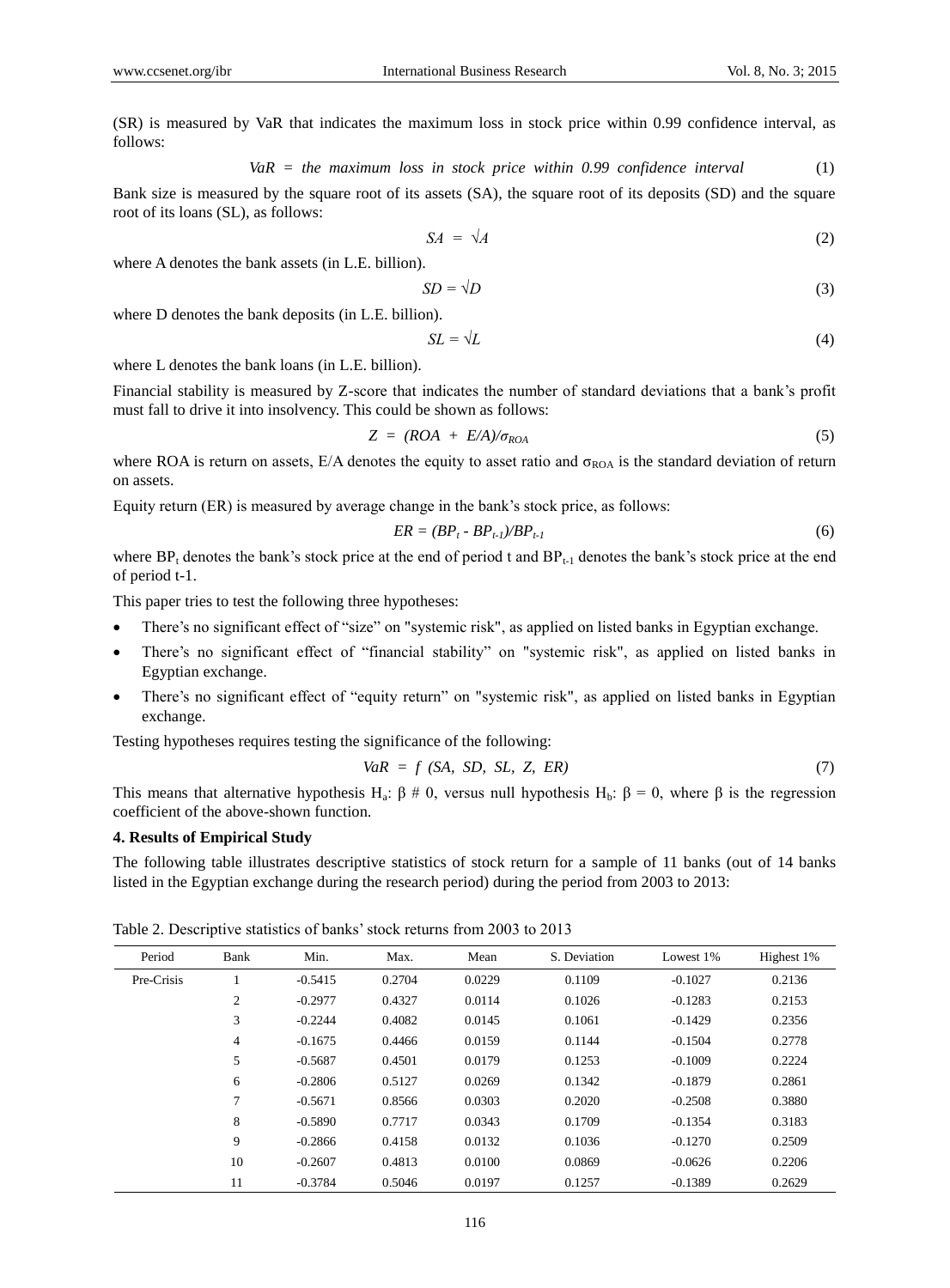| During-Crisis | $\mathbf{1}$   | $-0.4163$ | 0.2823 | $-0.0035$ | 0.1417 | $-0.3238$ | 0.2083 |
|---------------|----------------|-----------|--------|-----------|--------|-----------|--------|
|               | $\mathbf{2}$   | $-0.2399$ | 0.2468 | $-0.0047$ | 0.0937 | $-0.1771$ | 0.1439 |
|               | 3              | $-0.5000$ | 0.3092 | $-0.0058$ | 0.1287 | $-0.1953$ | 0.2704 |
|               | $\overline{4}$ | $-0.3243$ | 0.3882 | $-0.0137$ | 0.1352 | $-0.2506$ | 0.2291 |
|               | 5              | $-0.2913$ | 0.3926 | 0.0028    | 0.1370 | $-0.1997$ | 0.2758 |
|               | 6              | $-0.3521$ | 0.5319 | $-0.0049$ | 0.1684 | $-0.2612$ | 0.3422 |
|               | 7              | $-0.3330$ | 0.4204 | $-0.0005$ | 0.1428 | $-0.2549$ | 0.2499 |
|               | 8              | $-0.4080$ | 0.2617 | $-0.0055$ | 0.1040 | $-0.1930$ | 0.1787 |
|               | 9              | $-0.2685$ | 0.4039 | 0.0038    | 0.1226 | $-0.2050$ | 0.2536 |
|               | 10             | $-0.2020$ | 0.1874 | $-0.0045$ | 0.0476 | $-0.1357$ | 0.0531 |
|               | 11             | $-0.3335$ | 0.3424 | $-0.0036$ | 0.1222 | $-0.2196$ | 0.2205 |
| All Period    | 1              | $-0.5415$ | 0.2823 | 0.0106    | 0.1264 | $-0.2402$ | 0.2058 |
|               | $\overline{2}$ | $-0.2977$ | 0.4327 | 0.0038    | 0.0985 | $-0.1627$ | 0.1503 |
|               | 3              | $-0.5000$ | 0.4082 | 0.0051    | 0.1171 | $-0.1611$ | 0.2668 |
|               | 4              | $-0.3243$ | 0.4466 | 0.0015    | 0.1253 | $-0.1847$ | 0.2656 |
|               | 5              | $-0.5687$ | 0.4501 | 0.0109    | 0.1306 | $-0.1667$ | 0.2315 |
|               | 6              | $-0.3521$ | 0.5319 | 0.0137    | 0.1495 | $-0.2352$ | 0.2933 |
|               | 7              | $-0.5671$ | 0.8566 | 0.0160    | 0.1770 | $-0.2482$ | 0.3591 |
|               | 8              | $-0.5890$ | 0.7717 | 0.0158    | 0.1446 | $-0.1694$ | 0.2345 |
|               | 9              | $-0.2866$ | 0.4158 | 0.0088    | 0.1126 | $-0.1548$ | 0.2418 |
|               | 10             | $-0.2607$ | 0.4813 | 0.0033    | 0.0715 | $-0.0951$ | 0.1062 |
|               | 11             | $-0.4288$ | 0.5077 | 0.0089    | 0.1253 | $-0.1818$ | 0.2355 |

Source: collected and processed by the researcher.

Descriptive statistics indicate that the returns of stock prices range from 1% to 3.43% (for the pre-crisis period), from -1.37% to 0.38% (for the during-crisis period) and from 0.15% to 1.6% (for the all period). Besides, VaR within 0.99 confidence interval range from -25.08% to -6.26 (for the pre-crisis period), from -13.57% to -32.38% (for the during-crisis period) and from -24.82% to -9.51% (for the all period).

The following table illustrates the effects of bank size, financial stability and equity return on systemic risk, for the pre-crisis, during-crisis and all the period, as follows:

|  | Table 3. Testing hypothesis by cross sectional analysis using monthly return |  |  |  |
|--|------------------------------------------------------------------------------|--|--|--|
|  |                                                                              |  |  |  |

| Period             | $\alpha$      | <b>SA</b>     | <b>SD</b> | <b>SL</b>     | z             | ER                     | F             | $\mathbf{R}^2$ |
|--------------------|---------------|---------------|-----------|---------------|---------------|------------------------|---------------|----------------|
|                    | 0.0004        |               |           | $-0.0009$     | 0.0018        |                        | 22.502        | 0.833          |
| <b>Pre-Crisis</b>  | $(0.0001)$ *  | $---$         | $- - -$   | $(0.005)$ *** | $(0.001)$ *** | $\qquad \qquad \cdots$ | $(0.001)$ *** | (0.0658)       |
|                    | 0.0002        |               |           | $-0.0011$     | $-0.0039$     |                        | 41.652        | 0.881          |
| <b>Post-Crisis</b> | $(0.0001)$ *  | $---$         | $- - -$   | $(0.007)$ *** | $(0.001)$ *** | $\qquad \qquad \cdots$ | $(0.001)$ *** | (0.0752)       |
|                    | 0.0003        | $-0.001$      |           |               | $-0.0026$     |                        | 44.447        | 0.888          |
| <b>All Period</b>  | $(0.0001)$ ** | $(0.003)$ *** | ---       | ---           | $(0.001)$ *** | $\qquad \qquad \cdots$ | $(0.001)$ *** | (0.0674)       |

*Note*. Each cell contains the estimated parameters, with standard error between brackets, where \* denotes p-value of 10%, \*\* denotes 5% and \*\*\* denotes 1%.

The above-shown table indicates that null hypothesis could be rejected for the first and second hypotheses. So, the alternative hypothesis may be accepted. This means that each of size and financial stability may affect systemic risk, with  $R^2$  ranged from 83.3% to 88.8% at p-value of 1% at least. It's important to consider the negative signs of size coefficients and to investigate the signs of Z-Score coefficients that are positive for the pre-crisis period and negative for the during-crisis and all research periods. To check the previous results,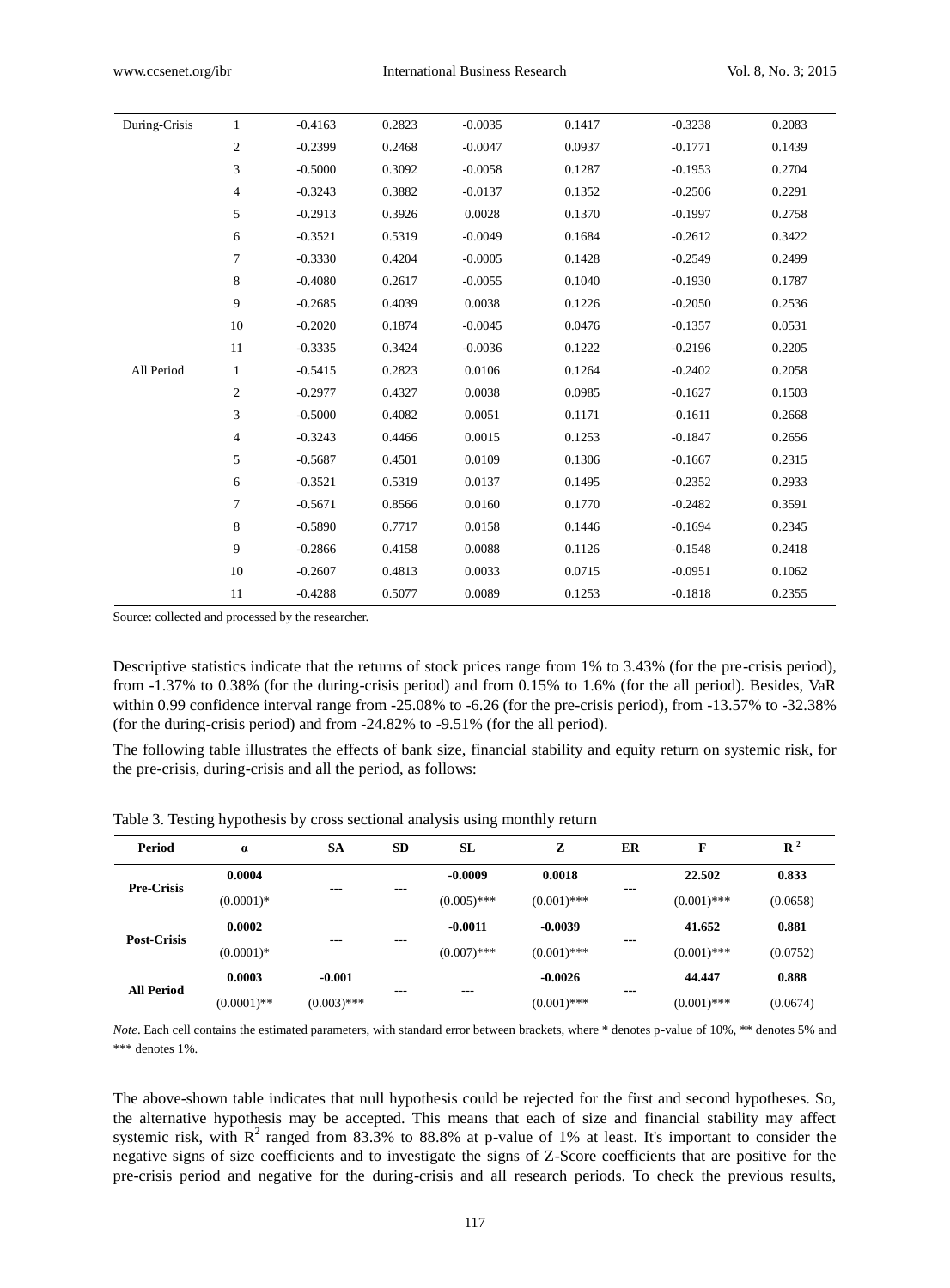robustness check has been conducted (using time series analysis by daily returns) and provides the following results:

| <b>Bank</b>             | $\pmb{\alpha}$ | $\beta_1$     | $\beta_2$     | $\mathbf F$   | $\mathbf{R}$ $^2$ |
|-------------------------|----------------|---------------|---------------|---------------|-------------------|
|                         | 0.053          | $-0.021$      | $-0.0057$     | 14.91         | 0.651             |
| $\mathbf 1$             | $(0.031)$ **   | $(0.006)$ *** | $(0.005)$ *** | $(0.005)$ *** | (0.1798)          |
|                         | $-0.079$       | $-0.002$      | $-00042$      | 2.84          | 0.654             |
| $\mathbf 2$             | $(0.041)$ **   | $(0.001)$ *   | $(0.004)*$    | $(0.005)*$    | (0.039)           |
| $\mathbf{3}$            | $-0.019$       | $-0.009$      | $-00037$      | 4.86          | 0.391             |
|                         | $(0.057)$ **   | $(0.003)*$    | $(0.006)*$    | $(0.067)*$    | (0.227)           |
|                         | 0.055          | $-0.013$      |               | 7.578         | 0.486             |
| $\overline{\mathbf{4}}$ | $(0.029)$ **   | $(0.005)$ **  |               | $(0.005)$ **  | (0.1633)          |
| $\sqrt{5}$              |                | ---           |               | $---$         | ---               |
|                         | $-0.048$       | 0.008         | 0.0013        | 3.14          | 0.473             |
| $\boldsymbol{6}$        | $(0.049)$ **   | $(0.004)*$    | $(0.001)*$    | $(0.005)*$    | (0.146)           |
| $\pmb{7}$               | $-0.111$       | $-0.014$      |               | 4.137         | 0.341             |
|                         | $(0.0981)$ *   | $(0.007)*$    |               | $(0.076)*$    | (0.266)           |
| $\bf 8$                 | $-0.009$       | $-0.004$      | $-0.00249$    | 14.91         | 0.607             |
|                         | $(0.028)$ **   | $(0.013)$ **  | $(0.010)$ **  | $(0.005)$ **  | (0.1798)          |
|                         | $-0.011$       | $-0.012$      | $-0.0023$     | 14.75         | 0.597             |
| $\boldsymbol{9}$        | $(0.039)$ **   | $(0.006)$ **  | $(0.002)$ **  | $(0.006)$ **  | (0.1805)          |
| 10                      |                | ---           | ---           |               |                   |
| ${\bf 11}$              |                |               |               |               |                   |

Table 4. Robustness check by time series analysis using daily return

*Note*. Each cell contains the estimated parameters, with standard error between brackets, where \* denotes p-value of 10%, \*\* denotes 5% and \*\*\* denotes 1%.

The above-shown table illustrates the effect of "financial stability" on "systemic risk" using quadratic regression technique, with  $R^2$  ranged from 34.1% to 65.4%, for 8 banks, while no effect seems to be significant for the other 3 banks. Results indicate that VaR is positively affected by Z-score to a certain point, after which it turns out to be declining.

# **5. Summary and Concluded Remarks**

This paper attempts to propose a framework for assessing the systemic risk of Egyptian banks. This framework elaborates economic, financial and market aspects, as the main three determinants of the systemic risk. This has been conducted by analyzing the effects of "size", "financial stability" and "equity return" on the systemic risk of Egyptian banks, using a sample of 11 banks (out of 14 banks listed in the Egyptian exchange), and covering the period from January 2003 to December 2013.

Systemic risk could be measured by "Value at Risk" that expresses the maximum loss within a q%-confidence interval during a certain period of time. Determinants of systemic risk to be examined, may be economic, as "size" in terms of TBTF rule. They may be financial, where "financial stability" is addressed as the ability of financial system to resolve systemic risks. Besides, "equity return" could be used as a market determinant.

Results indicate that size and financial stability may affect systemic risk of Egyptian banks during research period, using cross sectional analysis, by monthly returns (1-month, 0.99 VaR) for the pre-crisis, during-crisis and all the research periods. Also, robustness check investigates the effect of financial stability, using time series analysis, by daily returns (1-day, 0.99 VaR). These results have important implications for macro prudential regulation and banking supervision. In this context, results show that both of "size" and "financial stability" may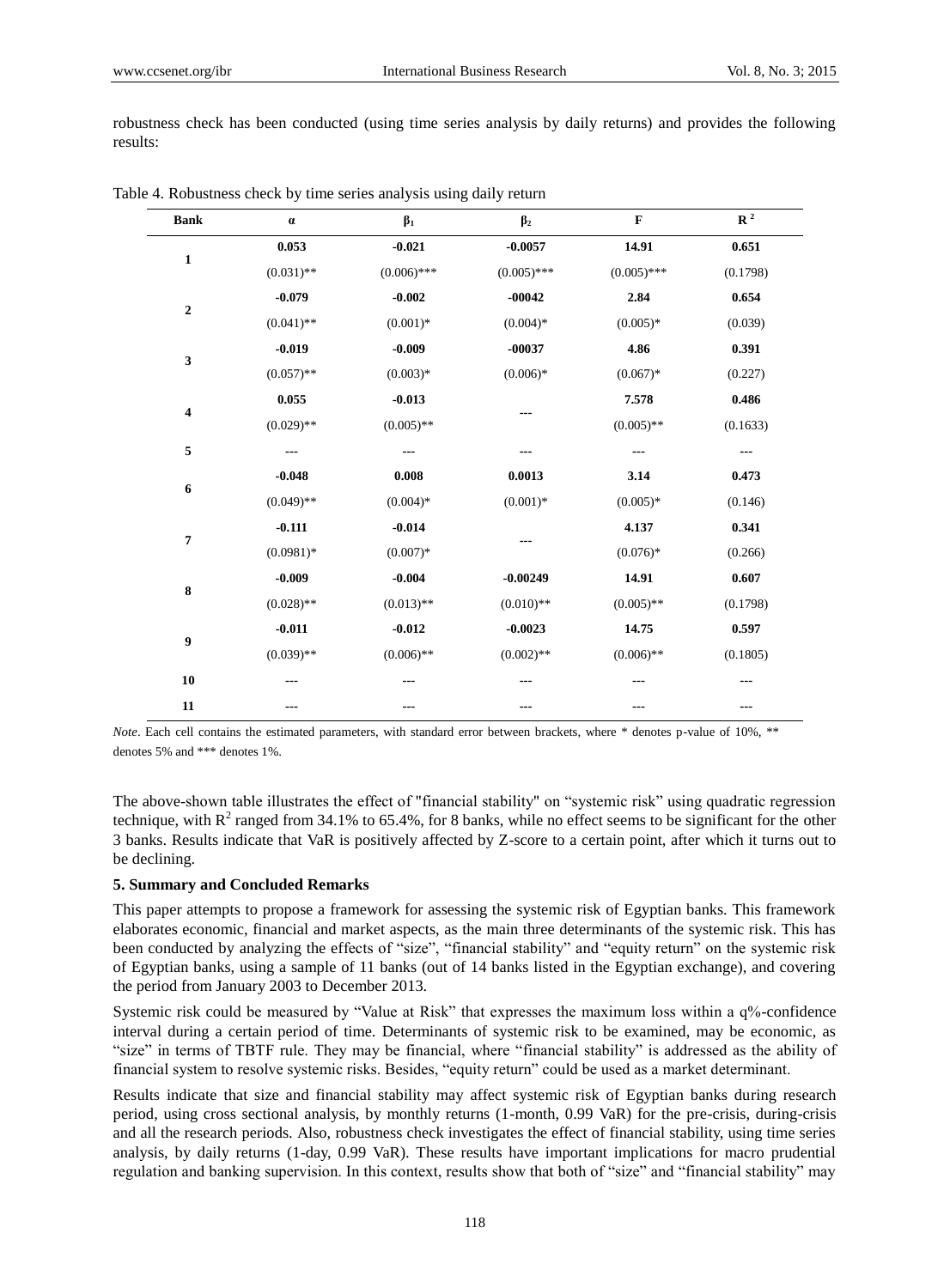explain "systemic risk", while there's no evidence about the effect of "equity return".

Results don't support the TBTF rule, as they indicate that large banks has a higher systemic risk, while size effect has been supported by works of Adrian & Brunnermeier (2011), Borri et al. (2014) and Laeven et al. (2014). Moreover, banks with high financial stability seem to have lower systemic risk to a certain level. This may need to be more elaborated by investigating whether there's an optimal level of financial stability, in terms of its potential impact on systemic risk.

#### **References**

- Acharya, V., Pedersen, L., Philippon, T., & Richardson, M. (2010). *Measuring systemic risk*. NYU Working Paper.
- Adrian, T., & Brunnermeier, M. (2011). *CoVaR*. Working Paper, Federal Reserve Bank of New York.
- Alber, N. (2014). Size effect, seasonality, attitude to risk and performance of Egyptian Banks. *International Business Research, 7*(1), 92-93.
- Amidu, M., & Wolfe, S. (2009). *Bank competition, diversification and financial stability*. 22<sup>nd</sup> Australasian Finance and Banking Conference 2009. Retrieved fromhttp://ssrn.com/abstract=1341863
- Ang, A., & Longstaff, F. (2013). Systemic sovereign credit risk: Lessons from the U.S. and Europe. *Journal of Monetary Economics, 60*(5), 493-510. http://dx.doi.org/10.1016/j.jmoneco.2013.04.009
- Anis, O., & Sami, R. (2012). Financial liberalization (FL), Environment variables and cost efficiency of tunisian banking system. *Journal of Applied Finance and Banking, 2*(5), 1-25.
- Bartholomew, P., & Whalen, G. (1995). Fundamentals of systemic risk. In G. Kaufman (Ed.), *Research in financial services: Banking, financial markets, and systemic risk* (Vol. 7, pp. 3-17). Greenwich, Conn: Jal.
- Berger, A., Bouwman, C., Kick, T., & Schaeck, K. (2011). *Bank risk taking and liquidity creation following regulatory interventions and capital support*. Deutsche Bundesbank Discussion Paper, Series 2, No 05/2010.
- Borri, N., Caccavaio, M., Di Giorgio, G., & Sorrentino, A. (2014). Systemic risk in the Italian banking industry. *Economic Notes Review of Banking, Finance and Monetary Economics, 43*(1), 21-38.
- Carvallo, O., & Kasman, A. (2005). Cost efficiency in the Latin American and Caribbean banking systems. *Journal of International Financial Markets Institution and Money, 15*, 55-72. http://dx.doi.org/10.1016/j.intfin.2004.02.002
- Central Bank of Egypt. (2013). Economic Review.
- Chaudron, R., & De Haan, J. (2014). Identifying and dating systemic banking crises using incidence and size of bank failures. DNB Working Paper # 406, Netherlands Bank, Research Departement.
- De Jonghe, O. (2010). Back to the basics in banking: A micro analysis of banking system stability. *Journal of Financial Intermediation, 19*(3), 387-417. http://dx.doi.org/10.1016/j.jfi.2009.04.001
- Demirgüç-Kunt, A., & Detragiache, A. (2011). Basel core principles and bank soundness does compliance matter? *Journal of Financial Stability, 7*(4), 179-190. http://dx.doi.org/10.1016/j.jfs.2010.03.003
- Dobravolskas, A., & Seiranov, J. (2011). Financial stability as the goal of post-crisis regulatory reforms. *Business Systems and Economics, 1*(1), 101-114.
- Dragan, O., Batrancea, I., & Bechis, L. (2013). Systemic risk in banking sector. *The USV Annals of Economics and Public Administration, 1*(17).
- Huang, X., Zhou, H., & Zhu, H. (2009). A framework for assessing the systemic risk of major financial institutions. *Journal of Banking and Finance, 33*, 2036–49. http://dx.doi.org/10.1016/j.jbankfin.2009.05.017
- Huang, X., Zhou, H., & Zhu, H. (2010). *Measuring systemic risk contributions*. BIS Working Paper. http://dx.doi.org/10.1596/1813-9450-5439
- Kaufman, G. (1995). *Bank failures, systemic risk, and bank regulation*. Conference on Public Regulation of Depository Institutions, Koc University, Istanbul, Turkey.
- Laeven, L., Ratnovski, L., & Tong, H. (2014). *Bank size and systemic risk*. IMF Staff Discussion Note, International Monetary Fund.
- Lehar, A. (2005). Measuring systemic risk: A risk management approach. *Journal of Banking and Finance, 29,* 2577-603. http://dx.doi.org/10.1016/j.jbankfin.2004.09.007